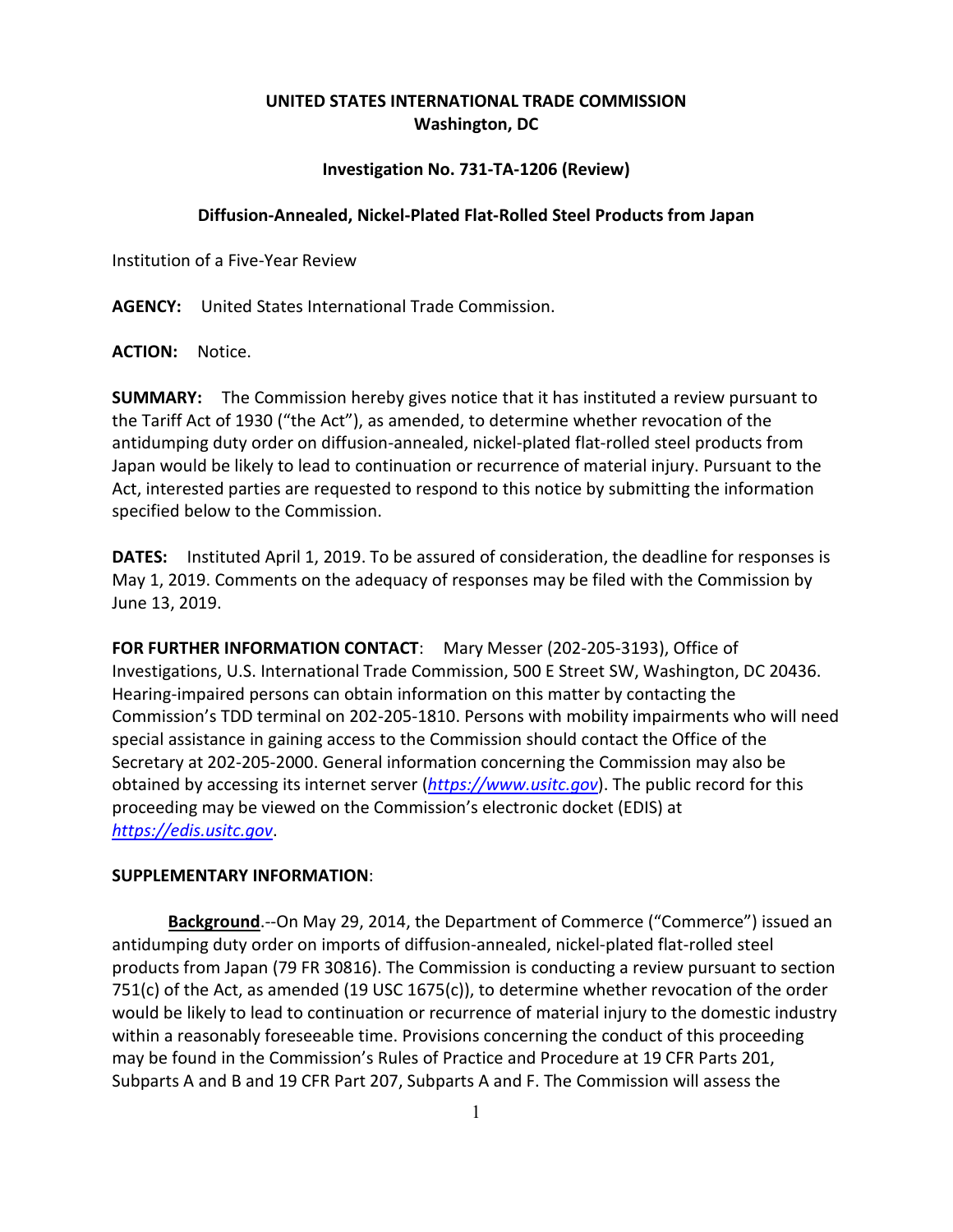adequacy of interested party responses to this notice of institution to determine whether to conduct a full review or an expedited review. The Commission's determination in any expedited review will be based on the facts available, which may include information provided in response to this notice.

**Definitions**.--The following definitions apply to this review:

- (1) *Subject Merchandise* is the class or kind of merchandise that is within the scope of the five-year review, as defined by the Department of Commerce.
- (2) The *Subject Country* in this review is Japan.
- (3) The *Domestic Like Product* is the domestically produced product or products which are like, or in the absence of like, most similar in characteristics and uses with, the *Subject Merchandise*. In its original determination, the Commission defined a single *Domestic Like Product* consisting of diffusion-annealed, nickelplated flat-rolled steel products, as coextensive with Commerce's scope.
- (4) The *Domestic Industry* is the U.S. producers as a whole of the *Domestic Like Product*, or those producers whose collective output of the *Domestic Like Product* constitutes a major proportion of the total domestic production of the product. In its original determination, the Commission defined the *Domestic Industry* as the domestic producer of diffusion-annealed, nickel-plated flat-rolled steel products.
- (5) The *Order Date* is the date that the antidumping duty order under review became effective. In this review, the *Order Date* is May 29, 2014.
- (6) An *Importer* is any person or firm engaged, either directly or through a parent company or subsidiary, in importing the *Subject Merchandise* into the United States from a foreign manufacturer or through its selling agent.

**Participation in the proceeding and public service list**.--Persons, including industrial users of the *Subject Merchandise* and, if the merchandise is sold at the retail level, representative consumer organizations, wishing to participate in the proceeding as parties must file an entry of appearance with the Secretary to the Commission, as provided in section 201.11(b)(4) of the Commission's rules, no later than 21 days after publication of this notice in the *Federal Register*. The Secretary will maintain a public service list containing the names and addresses of all persons, or their representatives, who are parties to the proceeding.

Former Commission employees who are seeking to appear in Commission five-year reviews are advised that they may appear in a review even if they participated personally and substantially in the corresponding underlying original investigation or an earlier review of the same underlying investigation. The Commission's designated agency ethics official has advised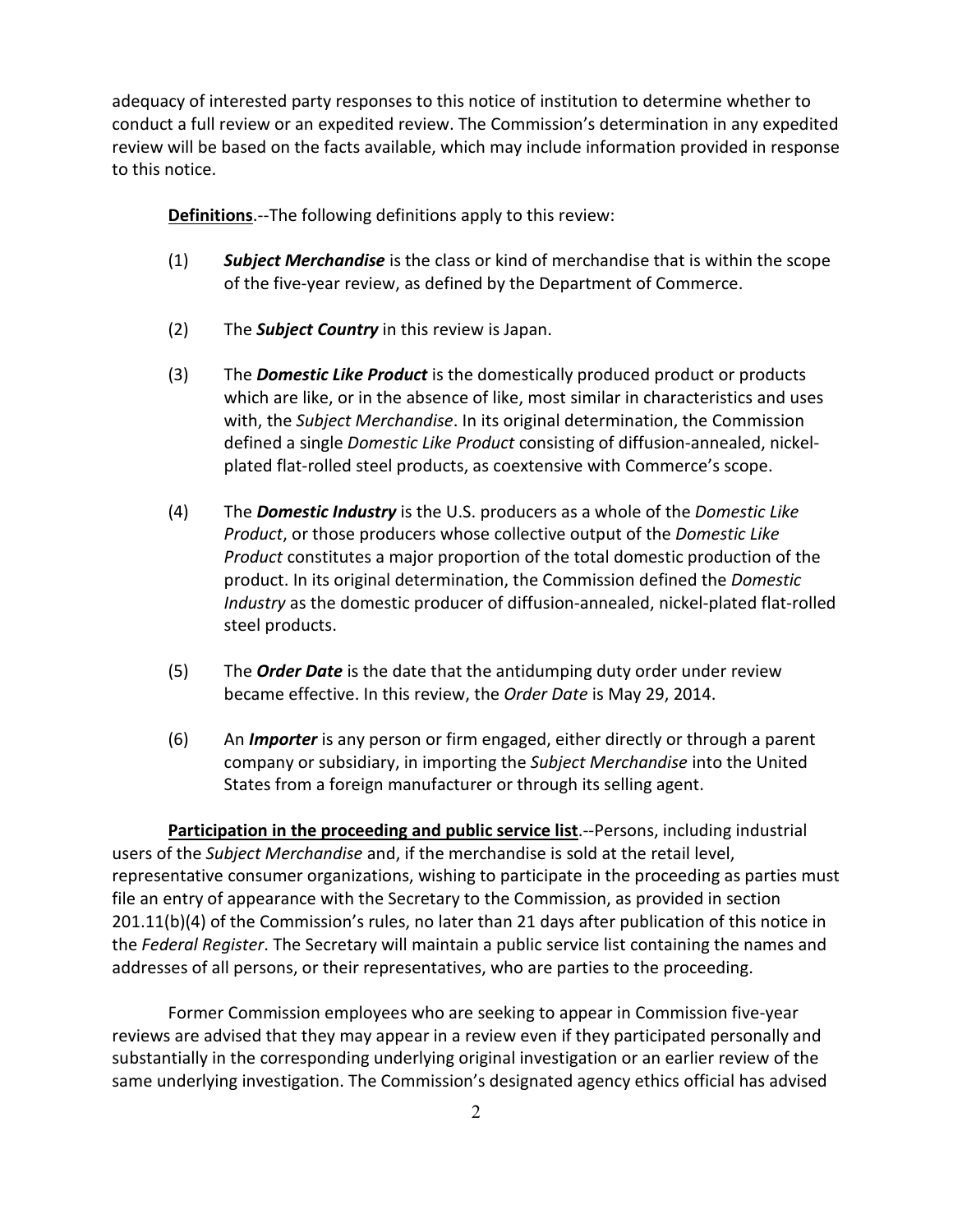that a five-year review is not the same particular matter as the underlying original investigation, and a five-year review is not the same particular matter as an earlier review of the same underlying investigation for purposes of 18 U.S.C. 207, the post employment statute for Federal employees, and Commission rule 201.15(b) (19 CFR 201.15(b)), 79 FR 3246 (Jan. 17, 2014), 73 FR 24609 (May 5, 2008). Consequently, former employees are not required to seek Commission approval to appear in a review under Commission rule 19 CFR 201.15, even if the corresponding underlying original investigation or an earlier review of the same underlying investigation was pending when they were Commission employees. For further ethics advice on this matter, contact Charles Smith, Office of the General Counsel, at 202-205-3408.

**Limited disclosure of business proprietary information (BPI) under an administrative protective order (APO) and APO service list**.--Pursuant to section 207.7(a) of the Commission's rules, the Secretary will make BPI submitted in this proceeding available to authorized applicants under the APO issued in the proceeding, provided that the application is made no later than 21 days after publication of this notice in the *Federal Register*. Authorized applicants must represent interested parties, as defined in 19 U.S.C. 1677(9), who are parties to the proceeding. A separate service list will be maintained by the Secretary for those parties authorized to receive BPI under the APO.

**Certification**.--Pursuant to section 207.3 of the Commission's rules, any person submitting information to the Commission in connection with this proceeding must certify that the information is accurate and complete to the best of the submitter's knowledge. In making the certification, the submitter will acknowledge that information submitted in response to this request for information and throughout this proceeding or other proceeding may be disclosed to and used: (i) by the Commission, its employees and Offices, and contract personnel (a) for developing or maintaining the records of this or a related proceeding, or (b) in internal investigations, audits, reviews, and evaluations relating to the programs, personnel, and operations of the Commission including under 5 U.S.C. Appendix 3; or (ii) by U.S. government employees and contract personnel, solely for cybersecurity purposes. All contract personnel will sign appropriate nondisclosure agreements.

**Written submissions**.--Pursuant to section 207.61 of the Commission's rules, each interested party response to this notice must provide the information specified below. The deadline for filing such responses is May 1, 2019. Pursuant to section 207.62(b) of the Commission's rules, eligible parties (as specified in Commission rule 207.62(b)(1)) may also file comments concerning the adequacy of responses to the notice of institution and whether the Commission should conduct an expedited or full review. The deadline for filing such comments is June 13, 2019. All written submissions must conform with the provisions of section 201.8 of the Commission's rules; any submissions that contain BPI must also conform with the requirements of sections 201.6, 207.3, and 207.7 of the Commission's rules. The Commission's Handbook on E-Filing, available on the Commission's website at *[https://edis.usitc.gov](https://edis.usitc.gov/)* , elaborates upon the Commission's rules with respect to electronic filing. Also, in accordance with sections 201.16(c) and 207.3 of the Commission's rules, each document filed by a party to the proceeding must be served on all other parties to the proceeding (as identified by either the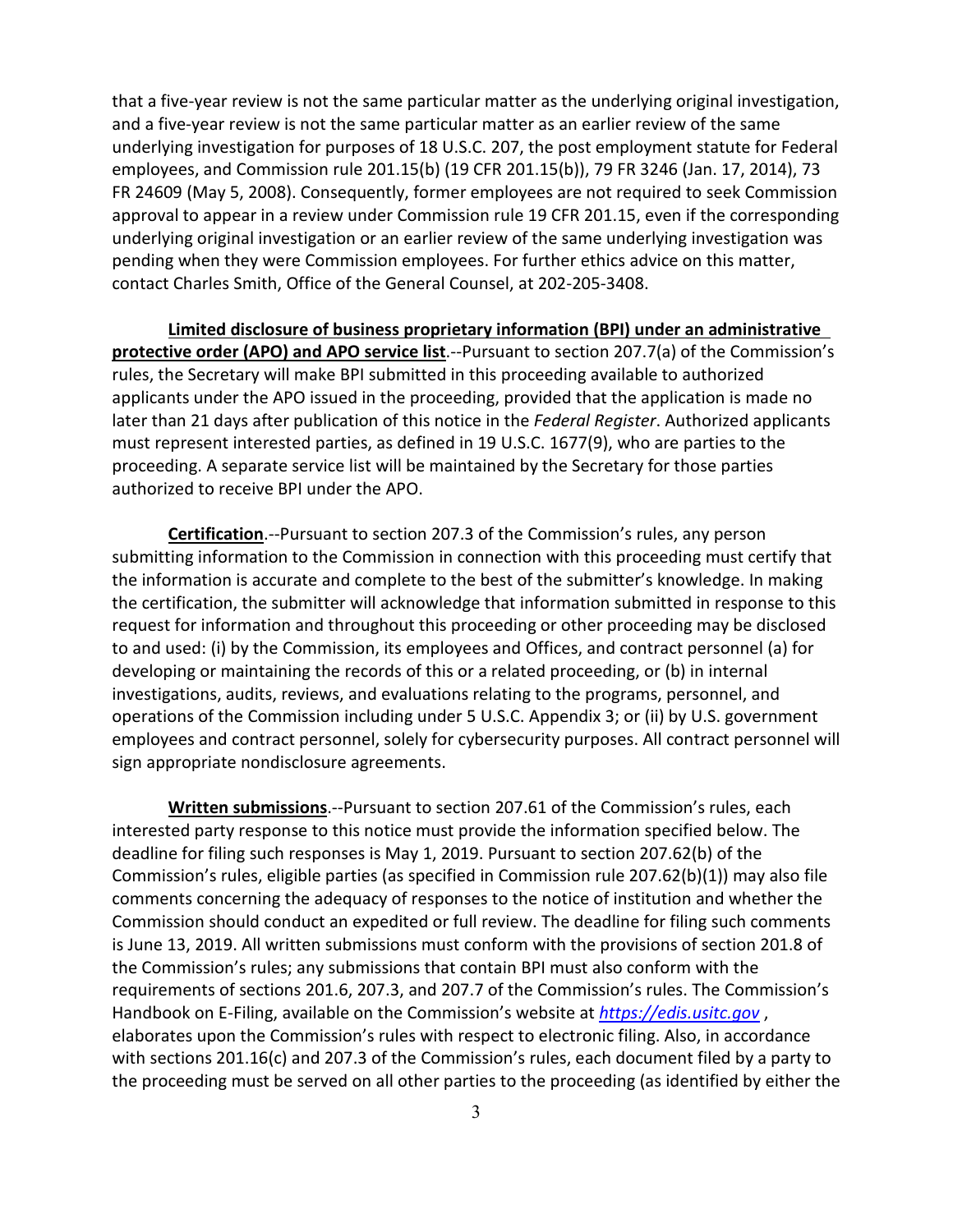public or APO service list as appropriate), and a certificate of service must accompany the document (if you are not a party to the proceeding you do not need to serve your response).

No response to this request for information is required if a currently valid Office of Management and Budget ("OMB") number is not displayed; the OMB number is 3117 0016/USITC No. 19-5-428, expiration date June 30, 2020. Public reporting burden for the request is estimated to average 15 hours per response. Please send comments regarding the accuracy of this burden estimate to the Office of Investigations, U.S. International Trade Commission, 500 E Street SW, Washington, DC 20436.

**Inability to provide requested information**.--Pursuant to section 207.61(c) of the Commission's rules, any interested party that cannot furnish the information requested by this notice in the requested form and manner shall notify the Commission at the earliest possible time, provide a full explanation of why it cannot provide the requested information, and indicate alternative forms in which it can provide equivalent information. If an interested party does not provide this notification (or the Commission finds the explanation provided in the notification inadequate) and fails to provide a complete response to this notice, the Commission may take an adverse inference against the party pursuant to section 776(b) of the Act (19 U.S.C. 1677e(b)) in making its determination in the review.

**INFORMATION TO BE PROVIDED IN RESPONSE TO THIS NOTICE OF INSTITUTION**: As used below, the term "firm" includes any related firms.

- (1) The name and address of your firm or entity (including World Wide Web address) and name, telephone number, fax number, and E-mail address of the certifying official.
- (2) A statement indicating whether your firm/entity is an interested party under 19 U.S.C. 1677(9) and if so, how, including whether your firm/entity is a U.S. producer of the *Domestic Like Product*, a U.S. union or worker group, a U.S. importer of the *Subject Merchandi*se, a foreign producer or exporter of the *Subject Merchandise*, a U.S. or foreign trade or business association (a majority of whose members are interested parties under the statute), or another interested party (including an explanation). If you are a union/worker group or trade/business association, identify the firms in which your workers are employed or which are members of your association.
- (3) A statement indicating whether your firm/entity is willing to participate in this proceeding by providing information requested by the Commission.
- (4) A statement of the likely effects of the revocation of the antidumping duty order on the *Domestic Industry* in general and/or your firm/entity specifically. In your response, please discuss the various factors specified in section 752(a) of the Act (19 U.S.C. 1675a(a)) including the likely volume of subject imports, likely price effects of subject imports, and likely impact of imports of *Subject Merchandise* on the *Domestic Industry*.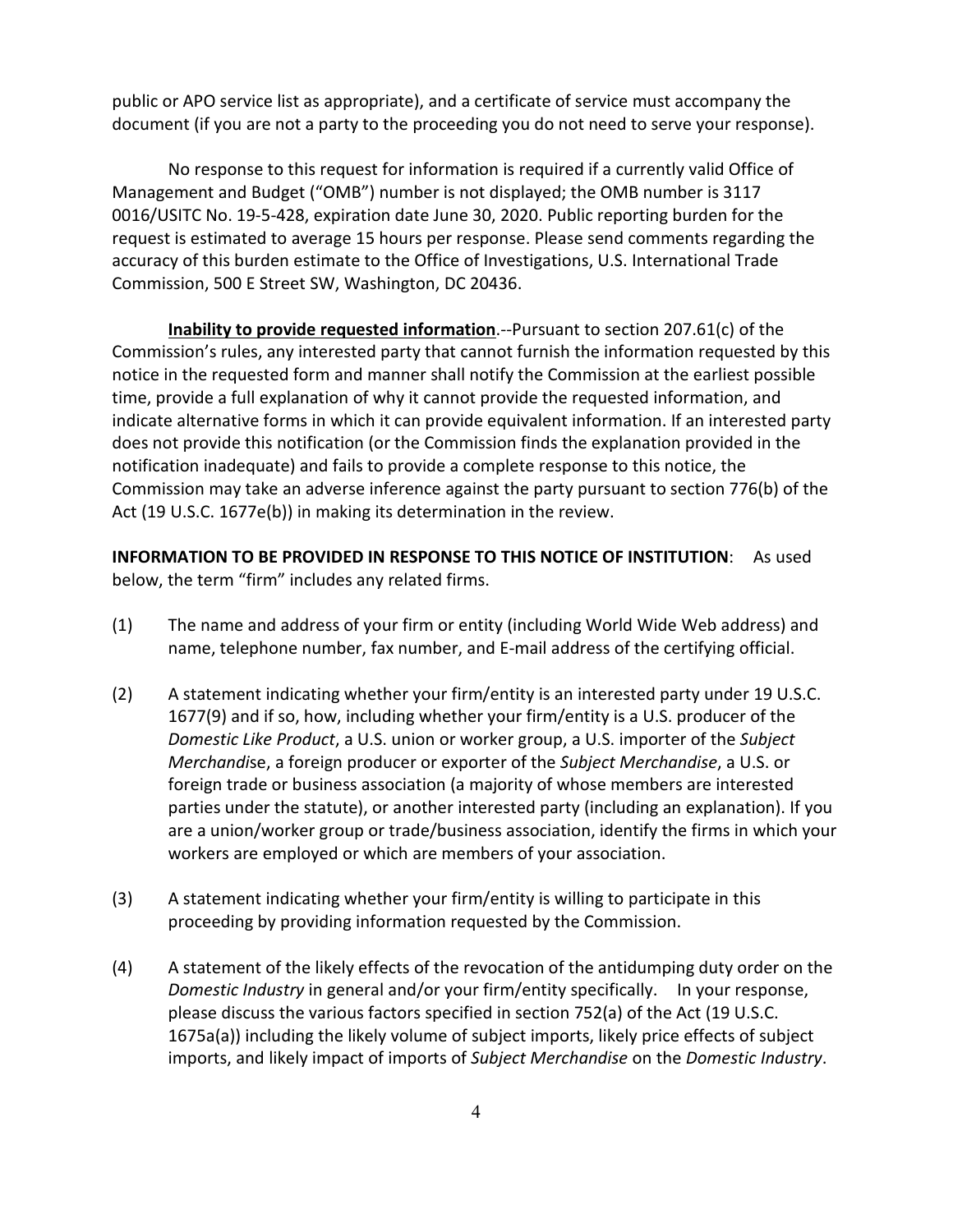- (5) A list of all known and currently operating U.S. producers of the *Domestic Like Product*. Identify any known related parties and the nature of the relationship as defined in section 771(4)(B) of the Act (19 U.S.C. 1677(4)(B)).
- (6) A list of all known and currently operating U.S. importers of the *Subject Merchandise* and producers of the *Subject Merchandise* in the *Subject Country* that currently export or have exported *Subject Merchandise* to the United States or other countries since the *Order Date*.
- (7) A list of 3-5 leading purchasers in the U.S. market for the *Domestic Like Product* and the *Subject Merchandise* (including street address, World Wide Web address, and the name, telephone number, fax number, and E-mail address of a responsible official at each firm).
- (8) A list of known sources of information on national or regional prices for the *Domestic Like Product* or the *Subject Merchandise* in the U.S. or other markets.
- (9) If you are a U.S. producer of the *Domestic Like Product*, provide the following information on your firm's operations on that product during calendar year 2018, except as noted (report quantity data in short tons and value data in U.S. dollars, f.o.b. plant). If you are a union/worker group or trade/business association, provide the information, on an aggregate basis, for the firms in which your workers are employed/which are members of your association.
	- (a) Production (quantity) and, if known, an estimate of the percentage of total U.S. production of the *Domestic Like Product* accounted for by your firm's(s') production;
	- (b) Capacity (quantity) of your firm to produce the *Domestic Like Product* (that is, the level of production that your establishment(s) could reasonably have expected to attain during the year, assuming normal operating conditions (using equipment and machinery in place and ready to operate), normal operating levels (hours per week/weeks per year), time for downtime, maintenance, repair, and cleanup, and a typical or representative product mix);
	- (c) the quantity and value of U.S. commercial shipments of the *Domestic Like Product* produced in your U.S. plant(s);
	- (d) the quantity and value of U.S. internal consumption/company transfers of the *Domestic Like Product* produced in your U.S. plant(s); and
	- (e) the value of (i) net sales, (ii) cost of goods sold (COGS), (iii) gross profit, (iv) selling, general and administrative (SG&A) expenses, and (v) operating income of the *Domestic Like Product* produced in your U.S. plant(s) (include both U.S. and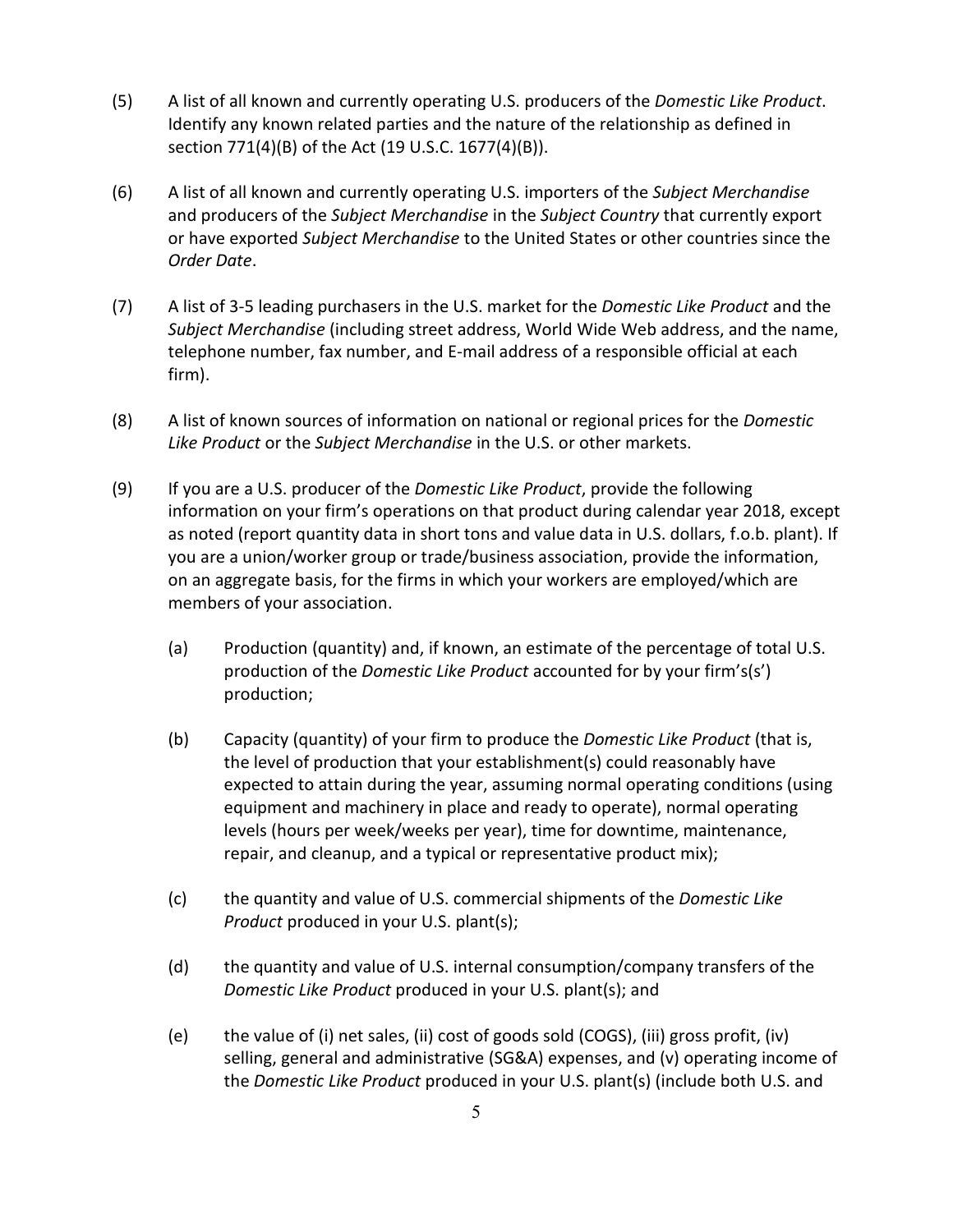export commercial sales, internal consumption, and company transfers) for your most recently completed fiscal year (identify the date on which your fiscal year ends).

- (10) If you are a U.S. importer or a trade/business association of U.S. importers of the *Subject Merchandise* from the *Subject Country*, provide the following information on your firm's(s') operations on that product during calendar year 2018 (report quantity data in short tons and value data in U.S. dollars). If you are a trade/business association, provide the information, on an aggregate basis, for the firms which are members of your association.
	- (a) The quantity and value (landed, duty-paid but not including antidumping duties) of U.S. imports and, if known, an estimate of the percentage of total U.S. imports of *Subject Merchandise* from the *Subject Country* accounted for by your firm's(s') imports;
	- (b) the quantity and value (f.o.b. U.S. port, including antidumping duties) of U.S. commercial shipments of *Subject Merchandise* imported from the *Subject Country*; and
	- (c) the quantity and value (f.o.b. U.S. port, including antidumping duties) of U.S. internal consumption/company transfers of *Subject Merchandise* imported from the *Subject Country*.
- (11) If you are a producer, an exporter, or a trade/business association of producers or exporters of the *Subject Merchandise* in the *Subject Country*, provide the following information on your firm's(s') operations on that product during calendar year 2018 (report quantity data in short tons and value data in U.S. dollars, landed and duty-paid at the U.S. port but not including antidumping duties). If you are a trade/business association, provide the information, on an aggregate basis, for the firms which are members of your association.
	- (a) Production (quantity) and, if known, an estimate of the percentage of total production of *Subject Merchandise* in the *Subject Country* accounted for by your firm's(s') production;
	- (b) Capacity (quantity) of your firm(s) to produce the *Subject Merchandise* in the *Subject Country* (that is, the level of production that your establishment(s) could reasonably have expected to attain during the year, assuming normal operating conditions (using equipment and machinery in place and ready to operate), normal operating levels (hours per week/weeks per year), time for downtime, maintenance, repair, and cleanup, and a typical or representative product mix); and